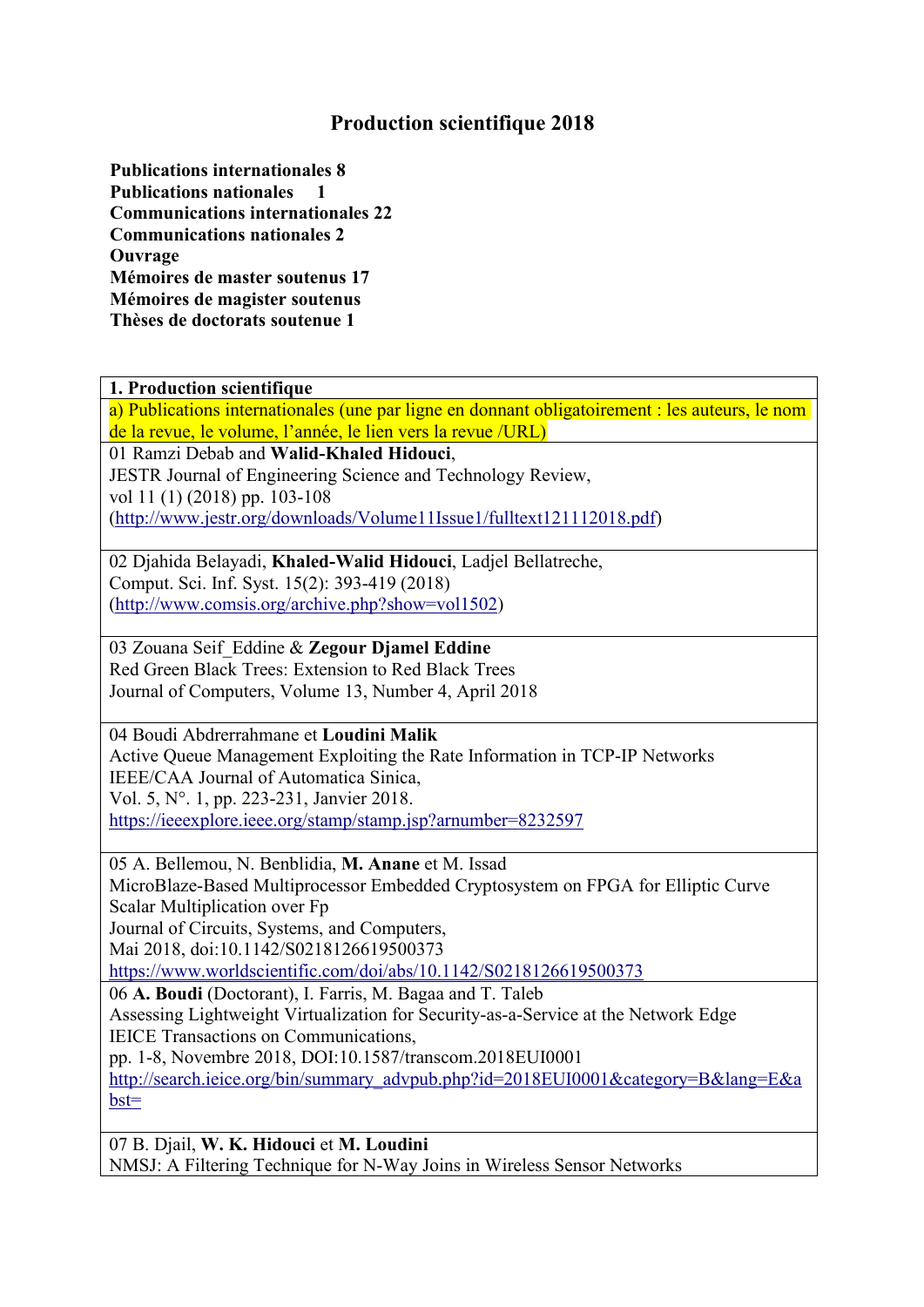U.P.B. Sci. Bull., Series C, Vol. 80, Issue. 4, 2018, ISSN print : 2286-3540 / ISSN online : 2286-3559

[https://www.scientificbulletin.upb.ro/SeriaC\\_-](https://www.scientificbulletin.upb.ro/SeriaC_-_Inginerie_Electrica_si_Stiinta_Calculatoarelor.php)

\_Inginerie\_Electrica\_si\_Stiinta\_Calculatoarelor.php

08 **Khouri, Selma**, and Ladjel Bellatreche.

LOD for Data Warehouses: Managing the Ecosystem Co-Evolution.

Information 9.7 (2018): 174. <https://www.mdpi.com/2078-2489/9/7/174>

… b) Publications nationales (une par ligne en donnant obligatoirement : les auteurs, le nom de la revue, le volume, l'année, le lien vers la revue /URL)

01 Djail Boubekeur, **Hidouci Walid Khaled** et **Loudini Malik** An energy-efficiency technique for nway stream joins in wireless sensor networks Nature & Technologie, Vol. 18, pp. 9-15 , 2018. [http://www.univ-chlef.dz/revuenatec/Issue18\\_A.html](http://www.univ-chlef.dz/revuenatec/Issue18_A.html)

… c) Communications internationales (une par ligne en donnant obligatoirement : les auteurs, l'intitulé de la conférence, l'année, le lien vers la conférence/URL)

01 Djahida Belayadi, **Khaled-Walid Hidouci**, Ladjel Bellatreche and Carlos Ordonez, EDA 2018, 14èmes journées sur les BI et Big Data, 04-06 Oct 2018, Tanger, Maroc. [\(http://eda2018.uae.ma/](http://eda2018.uae.ma/))

02 Djahida Belayadi, **Khaled-Walid Hidouci**, Ladjel Bellatreche, Carlos Ordonez, DEXA (2) 2018: 239-249, 29th International Conference on Database and Expert Systems Applications - DEXA 2018, Regensburg, Germany, September 3 - 6, 2018 [\(http://www.dexa.org/conference\\_programme/678](http://www.dexa.org/conference_programme/678))

03 Naima Lounes, Houria Oudghiri, Rachid Chalal, **Walid-Khaled Hidouci** WorldCIST (2) 2018 : 931-937, 6th World Conference on Information Systems and Technologies, Naples, Italy, 27 - 29 March 2018 [\(http://www.aistic.org/wcist2018/oc18/modules/request.php?module=oc\\_program&action=pr](http://www.aistic.org/wcist2018/oc18/modules/request.php?module=oc_program&action=program.php&p=program) ogram.php&p=program)

04 Belayadi D, **Hidouci W. K**. , Midoun K., ISPS 2018 - Alger(13th International Symposium on Programming and Systems) [\(http://isps.usthb.dz/Template/pdf/ISPS2018\\_Program\\_Schedule.pdf\)](http://isps.usthb.dz/Template/pdf/ISPS2018_Program_Schedule.pdf)

05 Noussaiba Benadjimi, **Walid-Khaled Hidouci** and Allel Hadjali, IPMU 2018 - 17th International Conference on Information Processing and Management of Uncertainty in Knowledge-Based Systems. Cádiz, Spain, June 11th – 15th: paper 142 [\(http://ipmu2018.uca.es/wp-content/uploads/2015/02/PROGRAMA-IPMU-2018\\_V12.pdf](http://ipmu2018.uca.es/wp-content/uploads/2015/02/PROGRAMA-IPMU-2018_V12.pdf))

06 **Abdelkrime Aries, Djamal Eddine Zegour and Walid Khaled Hidouci**, Exploring Graph bushy paths to improve statistical multilingual automatic text summarization IFIP CIIA 2018 : 6th IFIP International Conference on Computer Intelligence and Its Applications, May 6, 2018 - May 8, 2018 - ORAN [\(http://ciia2018.encs.concordia.ca/PGM-CIIA2018v6.pdf\)](http://ciia2018.encs.concordia.ca/PGM-CIIA2018v6.pdf)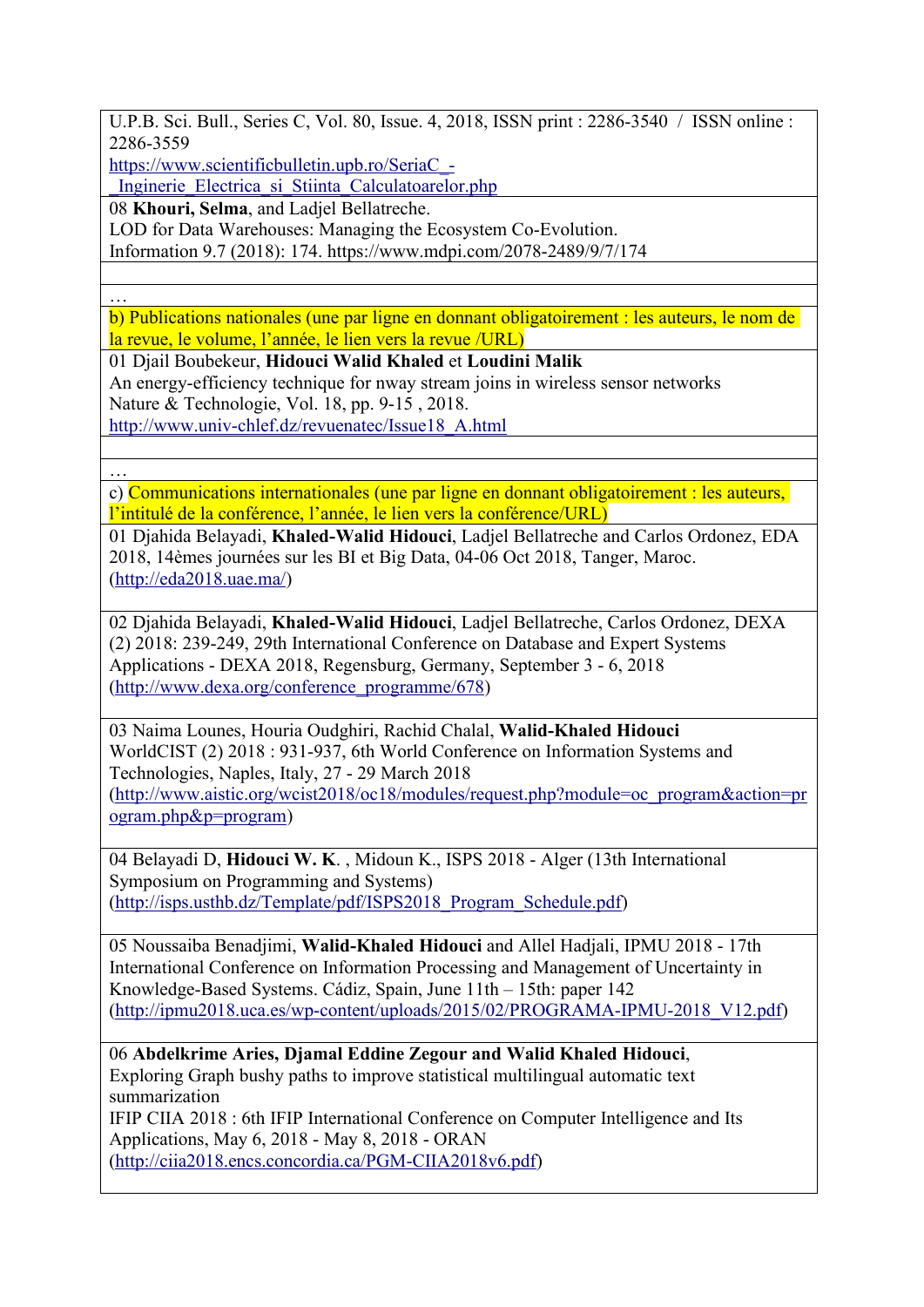07 Noussaiba Benadjimi and **Walid-Khaled Hidouci**, IFIP CIIA 2018 : 6th IFIP International Conference on Computer Intelligence and Its Applications, May 6, 2018 - May 8, 2018 - ORAN

[\(http://ciia2018.encs.concordia.ca/PGM-CIIA2018v6.pdf\)](http://ciia2018.encs.concordia.ca/PGM-CIIA2018v6.pdf)

08.**Abdelkrime Aries, Djamel Eddine Zegour, Walid-Khaled Hidouci**

Sentence Object Notation: Multilingual sentence notation based on Wordnet. CoRRabs/1801.00984 (2018)

09 Zouana Seif-Eddine & **Zegour Djamel eddine**

No RB Tree : an optimal tree construction algorithm

11th international Conference on Computer and Electrical Engineering

Tokyo, Japon, Octobre 12-14, 2018

10 **L. Hamdad** & K. Benatchba & AL

Basketball Analytics: Data mining for acquiring performances,

6th IFIP International Conference on Computational Intelligence and Its Applications (IFIP CIIA'2018), 8- 10 Mai 2018 , Oran, Algeria.

<http://ciia2018.encs.concordia.ca/>

11 **L. Hamdad** & K. Benatchba & AL,

Similarity measures for spatial clustering, 6th IFIP International Conference on Computational Intelligence and Its Applications (IFIP CIIA'2018),

8- 10 Mai 2018 , Oran, Algeria.

<http://ciia2018.encs.concordia.ca/>

12 **L. Hamdad**, A. Bendjoudi, Z. Ournani, K. Benatchba,

Parallel GPU-based Genetic Algorithm for Association Rule Mining, HPCS 2018, Juillet 2018, France.

13 **Lydia [Bouzar-Benlabiod](https://dblp.org/pers/hd/b/Bouzar=Benlabiod:Lydia)**, Stuart H. [Rubin](https://dblp.org/pers/hd/r/Rubin:Stuart_H=), **Meziani Lila** Randomization-Based Knowledge Discovery with Application to Weather Prediction. [IRI2018](https://dblp.org/db/conf/iri/iri2018.html): 163-169

14 **Lila [Méziani](https://dblp.uni-trier.de/pers/hd/m/M=eacute=ziani:Lila), Thouraya Bouabana-Tebibel, Lydia [Bouzar-Benlabiod](https://dblp.uni-trier.de/pers/hd/b/Bouzar=Benlabiod:Lydia)**:

From Petri Nets to UML Model: A New Transformation Approach. IRI [2018](https://dblp.uni-trier.de/db/conf/iri/iri2018.html): 503-510

14 **Lydia Bouzar-Benlabiod, Lila [Méziani](https://dblp.uni-trier.de/pers/hd/m/M=eacute=ziani:Lila)**, [Nacer-Eddine](https://dblp.uni-trier.de/pers/hd/r/Rim:Nacer=Eddine) Rim, [Zakaria](https://dblp.uni-trier.de/pers/hd/m/Mellal:Zakaria) Mellal Merging Guaranteed Possibilistic Bases to Rank IDS Alerts.<br>[IEA/AIE](https://dblp.uni-trier.de/db/conf/ieaaie/ieaaie2018.html) 2018: 286-291

15 Saliha Mallem,**Chafia Yahiaoui**

A secure, green and optimized Authentication and Key Agreement protocol for IMS network , Worldcist 18

AISC 746, pp. 1108–1118, 2018

[https://doi.org/10.1007/978-3-319-77712-2\\_106](https://doi.org/10.1007/978-3-319-77712-2_106)

16 **Thouraya Bouabana-Tebibel**, Stuart H. Rubin, **Lydia Bouzar-Benlabiod,** Miled Basma Bentaiba-Lagrid, Maria Roumaissa Hanini

Knowledge-Based Randomization for Amplification.

IRI 2018: 147-154

17 Miled Basma Bentaiba-Lagrid, **Lydia Bouzar-Benlabiod**, Stuart H. Rubin, **Thouraya Bouabana-Tebibel**, Maria Roumaissa Hanini Knowledge Amplification Using Randomization in Case-Based Reasoning - Case Study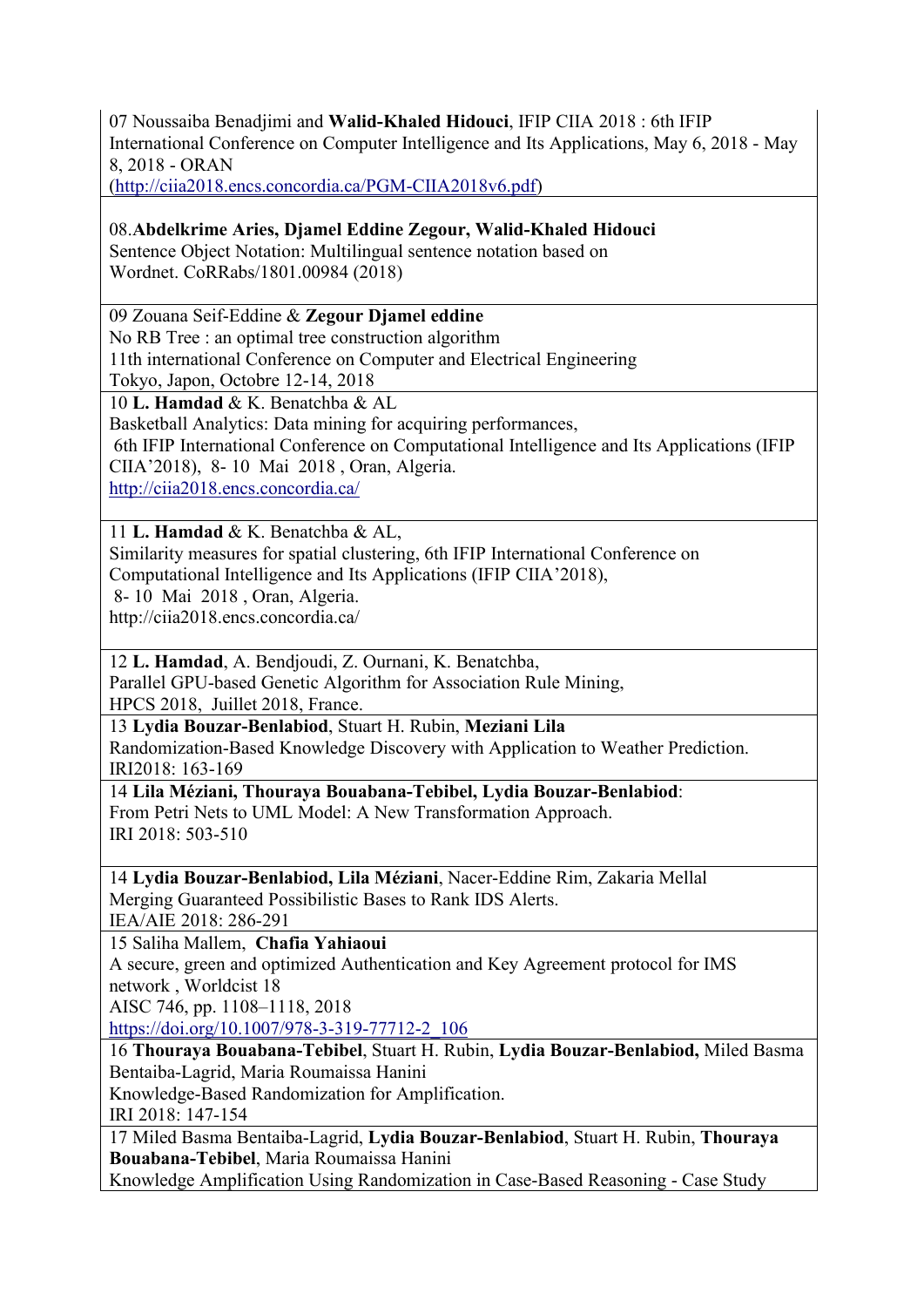Severity of Mammography Mass. IRI 2018: 155-162

18 K. Midoun, **M. Loudini, W. K. Hidouci**, A. Rezgui

LoEM: Improving Load Balancing for MapReduce-based Entity Matching Proceedings of the International Conference on Modern Intelligent Systems Concepts, Article N° 84, 12-13 Décembre 2018, Rabat, Maroc.

<http://www.mosaic-med.eu/misc18/files/Program%20final%20MISC18.pdf>

19 **A. Boudi** (Doctorant), I. Farris, M. Bagaa, T. Taleb and Y. Khettab Assessing Lightweight Virtualization for Security-as-a-Service at the Network Edge Proccedings of the IEEE Conference on Standards for Communications and Networking 29-31 Octobre 2018 – Paris, France, ISSN 2329-9266 <http://cscn2018.ieee-cscn.org/proceeding/>

20 **Khouri, Selma**, and Ladjel Bellatreche. "LOD Query-Logs as an Asset for Multidimensional Modeling." European Conference on Advances in Databases and Information Systems. Springer, Cham, 2018. http://www.adbis2018.org/

21 **Berkani, Nabila**, **Selma Khouri**, and Ladjel Bellatreche. "Linked Open Data pourles Entrepôts de Données: Opportunité et Défis." Business Intelligence & Big Data (2018). http://eric.univ-lyon2.fr/eda/?p=10000331

22 **Khouri, Selma**, and Ladjel Bellatreche. "Consolidation of BI efforts in the LOD era for african context." Proceedings of the 2018 International Conference on Software Engineering in Africa. ACM, 2018. https://www.icse2018.org/track/seia-2018-papers

… d) Communications nationales (une par ligne en donnant obligatoirement : les auteurs, l'intitulé de la conférence, l'année, le lien vers la conférence/URL)

01 K. Midoun, **W. K. Hidouci, M. Loudini**, D. Belayadi

RTSBL: Reduce Task Scheduling Based on the Load Balancing and the Data Locality in Hadoop

Proceedings of the 3rd conference on Computing Systems and Applications. 24-25 April 2018, EMP, Alger.

<http://www.emp.mdn.dz/events/csa/program.html>

02 O. Azzouzi, **M. Anane** et N. Haddam

Software Implementation of Pairing Based Cryptography on FPGA

Proccedings of the 3rd Conference on Computing Systems and Applications. 24-25 April 2018, EMP, Alger.

<http://www.emp.mdn.dz/events/csa/program.html>

…

e) Ouvrage ou participation à la rédaction d'un ouvrage (un par ligne en donnant obligatoirement : les auteurs, l'éditeur, l'année, le lien vers l'ouvrage

f) Brevets

 $\frac{01}{\cdots}$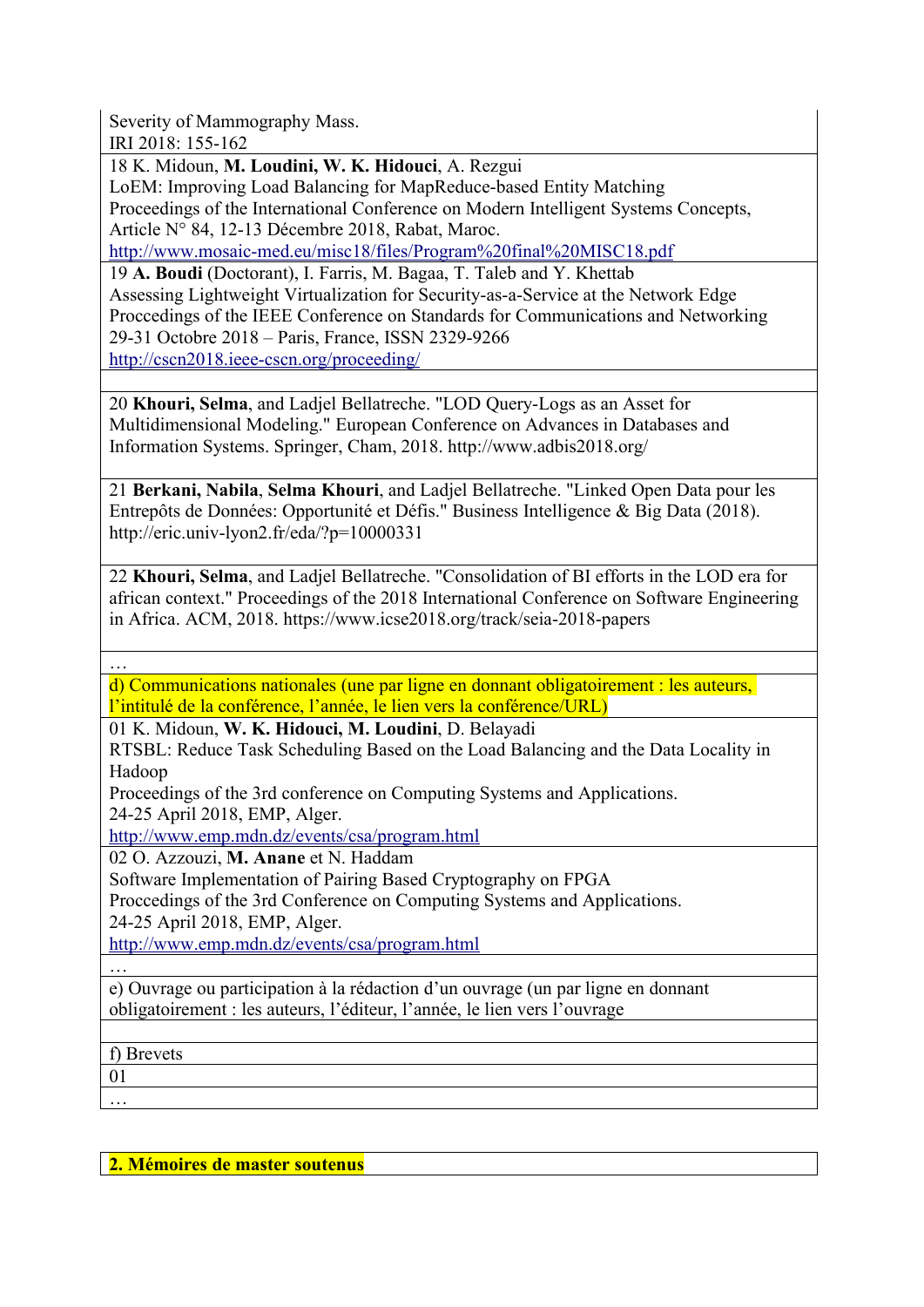01 Nom & Prénom de l'étudiant : LAZAZNA Khalida & IHIDOUSSENE Mariem Lieu : 20 Juin 2018 / ESI-Oued Smar

Rapporteur : **Mme. HAMDAD Leila et Mme. OUFAIDA Houda**

Titre : Data Mining pour l'analyse du marché de l'emploi

<https://sites.google.com/a/esi.dz/pfe/master>

02 Nom & Prénom de l'étudiant : BAALI Mohammed Amine & ABISMAIL Walid Lieu : 20 Juin 2018 / ESI-Oued Smar

Rapporteur : **Mme. Houda Oufaida et Mme. Lynda Said El Hadj**

Titre : Traitement des requêtes dans un contexte de Real Time Business Intelligence <https://sites.google.com/a/esi.dz/pfe/master>

03 Nom & Prénom de l'étudiant: Mecharnia Thamer et Boukhetta Salah Eddine

Date et lieu : Juin 2018, ESI

Rapporteur: **Amrouche Karima** et Seba Hamida

Titre: Algorithmes d'isomorphisme de sous-graphes et requêtes dans les bases de données graphes : étude et classification

URL résumé ou version PDF :

<https://sites.google.com/a/esi.dz/pfe/master>

04 Nom & Prénom de l'étudiant : Sadi Lynda et Bouhedja Kaouter

Lieu : 20 Juin 2018 / ESI-Oued Smar

Rapporteur : **Benkrid Soumia**

Titre : Conception et Réalisation d'une solution BI de reporting des opérations IT et Techniques chez Oreedoo

05 Nom & Prénom de l'étudiant : Yakoubi Yacine et Abdenour Benattalah

Lieu : 20 Juin 2018 / ESI-Oued Smar

Rapporteur : **Benkrid Soumia**

Titre : Mise en place d'un Social Media Mining (cas d 'application: ooredoo Algérie)

06 Nom & Prénom de l'étudiant : Amrine Moussaab et Madji Youcef

Lieu : 20 Juin 2018 / ESI-Oued Smar

Rapporteur : **Benkrid Soumia**

Titre : Mise en place d'une stratégie de gestion de l'expérience des utilisateurs d'ooredoo

07 Nom & Prénom de l'étudiant : Benabdellah Farouk

Lieu : 20 Juin 2018 / ESI-Oued Smar

Rapporteur : **Benkrid Soumia**

Titre : Développement d'un outil de pilotage RH & finance et proposition d'une solution de reporting et d'analyse prédictive pour l'analyse socio économique de l'organisme ANEM

08 Nom & Prénom de l'étudiant : CHERKIT Nawal et KECIRA Widad Lieu : 20 Juin 2018 / ESI-Oued Smar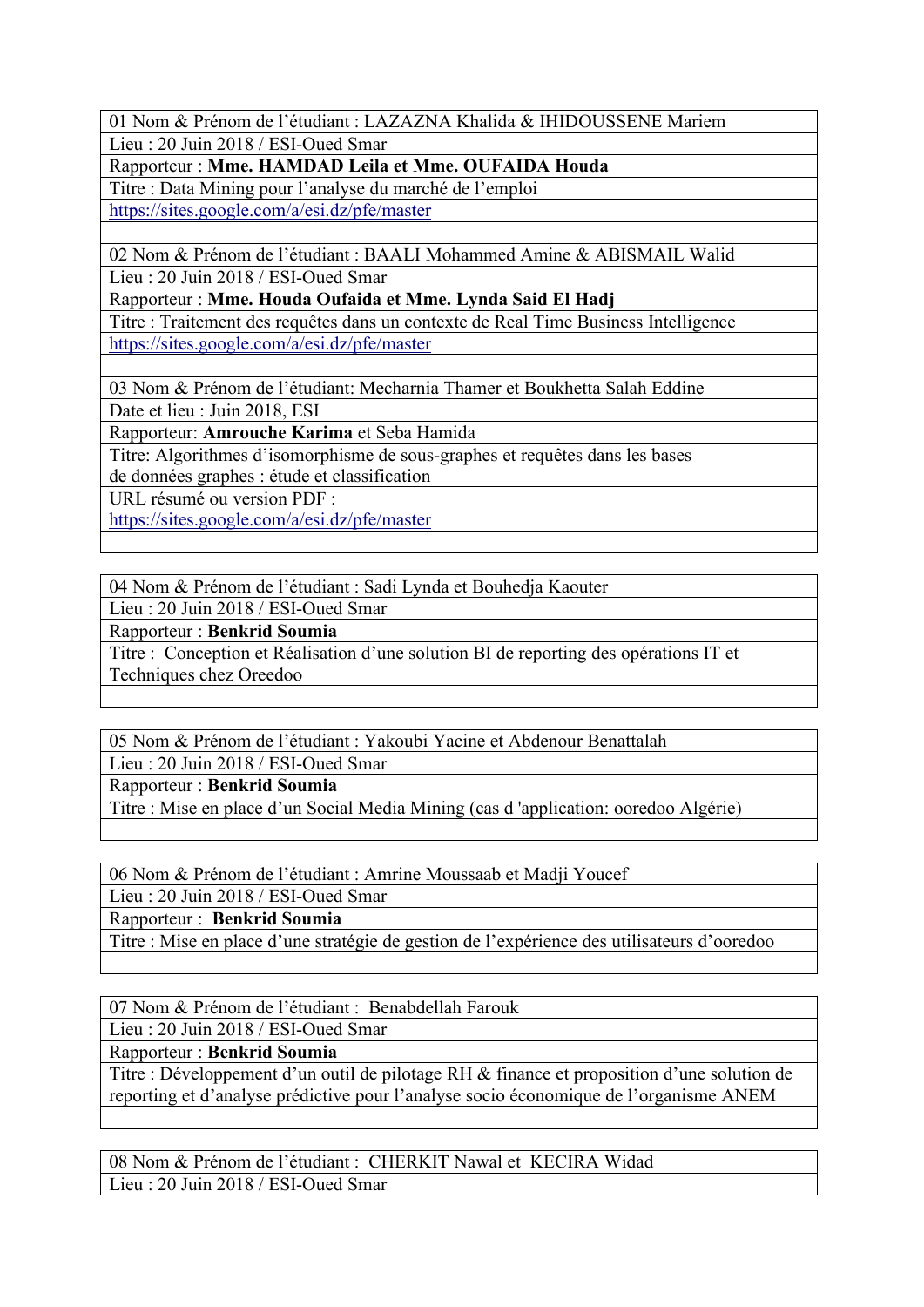## Rapporteur : **Benkrid Soumia**

Titre : Conception et réalisation d'un système d'information décisionnel pour Alliance **Assurances** 

09 Nom & Prénom de l'étudiant : S. N. Chabane

Date et lieu : Juin 2018 , ESI

Encadreur : S.BOULKABOUL & **H. HADDADOU**

Titre : Calcul de BPA dans mes méthodes décisionnelles de la fusion de données dans l'IoT

URL résumé ou version PDF :

10 Nom & Prénom de l'étudiant : M. OUADAH & A. MELHANI

Date et lieu : Juin 2018, ESI

Encadreur : **L Hamdad**

Titre : Plateformes logicielles et Big Data appliqués aux Smart City.

Cas d'utilisation : Trafic urbain

URL résumé ou version PDF

11 Nom & Prénom de l'étudiant : F. Mokhtari

Date et lieu : Juin 2018

Encadreur : **H. Hamdad** & K. Benatchba

Titre : Application du data mining dansle diabète

URL résumé ou version PDF

12 Nom & Prénom de l'étudiant : Y.S. Hachemane

Date et lieu · Juin 2018

Encadreur : **H. Hamdad** & K. Benatchba

Titre : Data mining spatial dans l'analyse criminelle

URL résumé ou version PDF

Nom & Prénom de l'étudiant : Mohamed Yacine Djema

Date et lieu : 13/06/2019, ESI

Rapporteur: **Yessad Lamia**

Titre : « Utilisation des techniques de Workflows pour la composition automatisée de Web services »

URL résumé ou version PDF :

Nom & Prénom de l'étudiant : Meriem Meguellati & Wissem Redjem

Date et lieu : 15/06/2019, ESI

Rapporteur : **Yessad Lamia**

Titre : « Etude des solutions SOA d'intégration d'applications intra et inter-entreprises » URL résumé ou version PDF :

Nom & Prénom de l'étudiant Mohamed Yassine Mohamadi & Nazim Kedjar